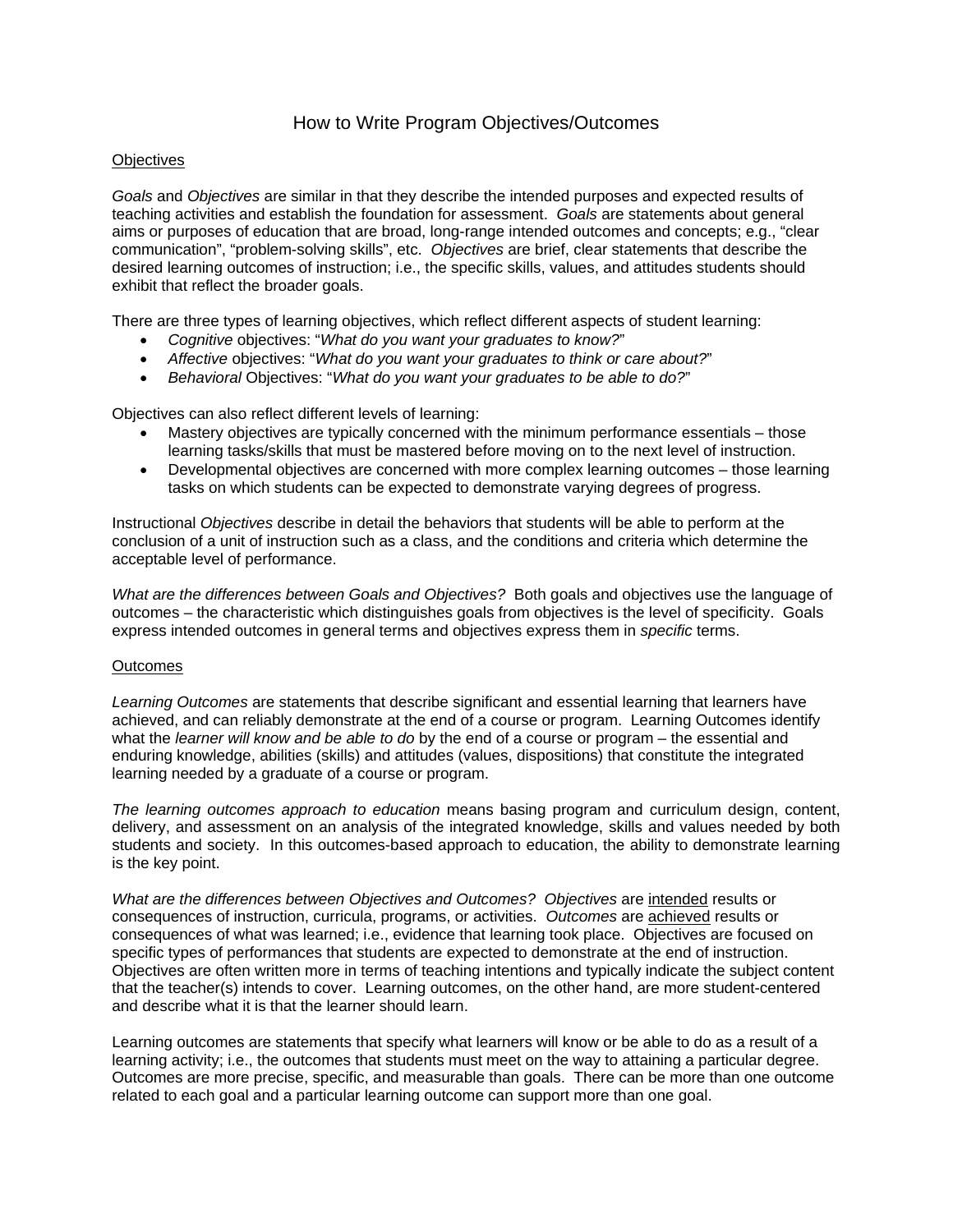Questions which learning outcomes address include

- What knowledge, skills, abilities and dispositions should the ideal student graduating from our program demonstrate?
- How will they be able to demonstrate these capacities?
- How well does our program prepare students for careers, graduate, professional study, and/or lifelong learning?
- What assessments can we use to demonstrate growth in students' knowledge, skills, abilities and dispositions as they progress through our program?

Structure of a Learning Outcome statement

- an *action* word that identifies the performance to be demonstrated
- a *learning statement* that specifies what learning will be demonstrated in the performance
- a broad statement of the *criterion* or standard for acceptable performance

Possible formats of a learning outcome statement:

Format #1: To (action verb) (object) (target) (modifiers) Format #2: The (target) (action verb) (modifiers) (object)

#### Example:

**Poor**: *Students should know the historically important systems of psychology.*

This is poor because it says neither what systems nor what information about each system students should know. Are they supposed to know everything about them or just names? Should students be able recognize the names, recite the central ideas, or criticize the assumptions?

**Better**: *Students should know the psychoanalytic, Gestalt, behaviorist, humanistic, and cognitive approaches to psychology.* 

This is better because it says what theories students should "know", but it still does not detail exactly what they should "know" about each theory, or how deeply they should understand whatever it is they should understand.

*Best*: *Students should be able to recognize and articulate the foundational assumptions, central ideas, and dominant criticisms of the psychoanalytic, Gestalt, behaviorist, humanistic, and cognitive approaches to psychology.*

> This is the clearest and most specific statement of the three examples. It clarifies how one is to demonstrate that he/she "knows". It provides even beginning students an understandable and very specific target to aim for. It provides faculty with a reasonable standard against which they can compare actual student performance.

How to Write Learning Objectives/Outcomes

Learning objectives specify both an observable behavior and the object of that behavior. *"Students will be able to write a research paper."* 

In addition, the criterion could also be specified:

*"Students will be able to write a research paper in the appropriate scientific style."* 

Optionally, the condition under which the behavior occurs can be specified:

*"At the end of their field research, students will be able to write a research paper in the appropriate scientific style."* 

Note that the verb you choose will help you focus on what you assess. For example, consider the following

*"Students will be able to do research."* 

Here the verb do is vague and open to many interpretations; i.e., Do you mean identify an appropriate research question, review the literature, establish hypotheses, use research technology, collect data,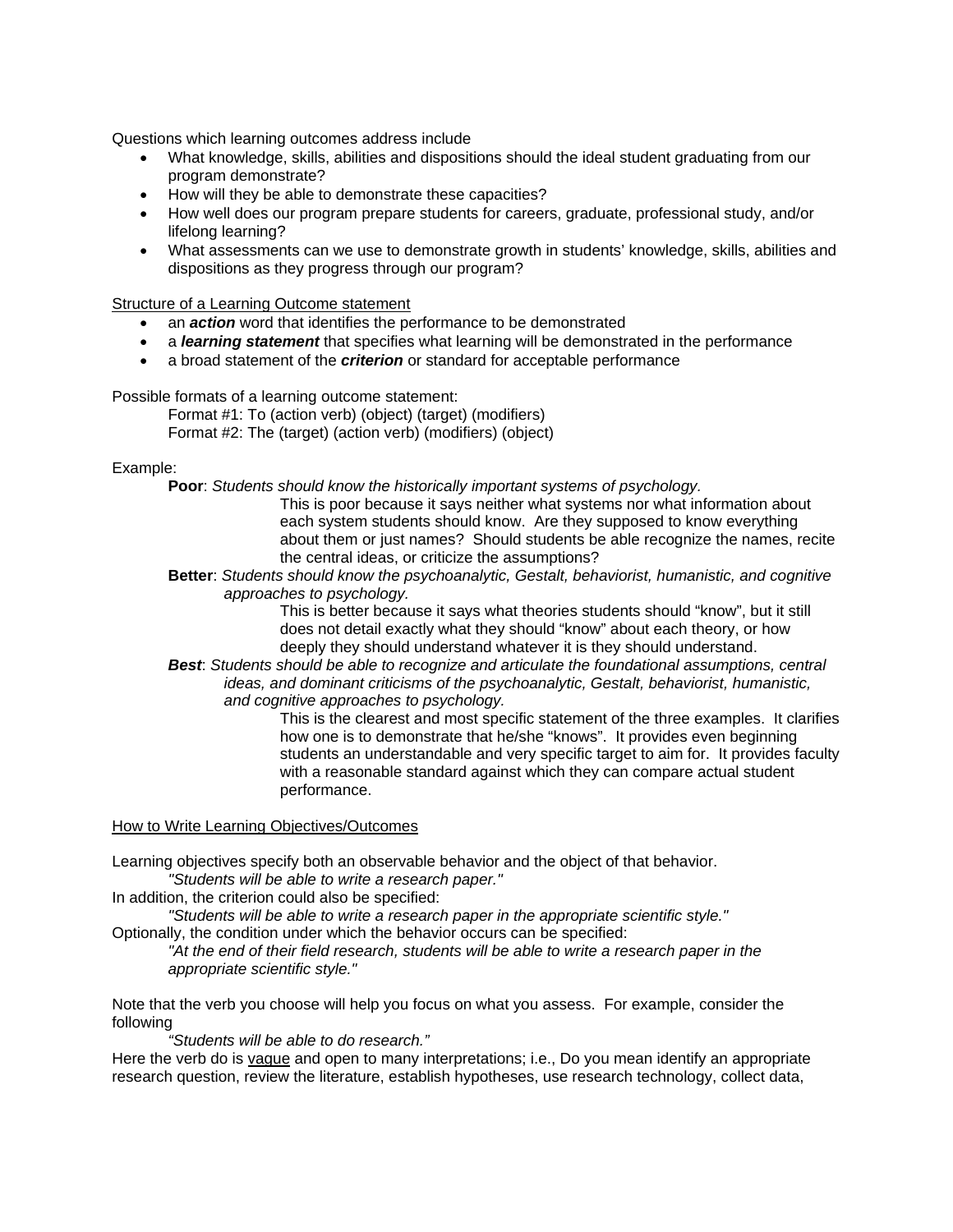analyze data, interpret results, draw conclusions, recommend further research, or all of those? Each of the verbs in those statements is appropriately specific.

Characteristics of Good Learning Outcomes

Learning outcome statements should

- Specify the level, criterion, or standard for the knowledge, skill, ability, or disposition that the student must demonstrate.
- Include conditions under which they should be able to demonstrate their knowledge, skills, abilities or dispositions.
- Contain active verbs
- Be measurable (some more easily than others)
- Be stated so that the outcome can be measured by more than one assessment method (ideally)
- Be written such that you do not join elements in one outcome statement that can not be assessed by a single method **No**

*Customers will be highly satisfied with the service and requests for service will increase*  (Here you need to measure satisfaction separately from the number of requests for service.)

#### Guidelines for writing student learning outcome statements

**(**Based on material from the University of Central Florida: "UCF Academic Program Assessment Handbook", 2005)

- Student learning outcome statements should be aligned with mission statements (and goals if applicable).
- Student learning outcome statements should clearly indicate the level and type of competence that is required of graduates of a program. The following information should be included in a welldefined learning outcome statement.
	- o Areas/fields that are the focus of the assessment.
	- o Knowledge, abilities, values and attitudes that a student in your program is expected to have within that area/field.
	- o Depth of the knowledge, abilities, values and attitudes expected of a student in your program.
- Student learning outcome statements should be distinctive and specific. Examples of generic and distinctive outcomes are provided below:
	- Example of a generic outcome:

*Students completing the Engineering program will be practiced in design skills.*  Example of a distinctive outcome:

*Engineering graduates will demonstrate knowledge of math, science, and engineering fundamentals. Specifically, the student will have the ability to: demonstrate general design principles; use fundamental engineering techniques, skills, and tools for engineering practice; analyze and interpret data to produce meaningful conclusions and recommendations.*

- Student learning outcome statements should be framed in terms of the program and not individual courses or students.
- Student learning outcome statements should be simple. Do not join elements in one objective statement that cannot be assessed by a single assessment method.

Example of a "bundled" statement:

*Engineering graduates will demonstrate knowledge of math, science, and engineering fundamentals, and gain competency in basic skills as writing reports, communicating research ideas and oral presentations.*

Note: This would likely require two different methods of assessment. Oral presentations would require a different approach than assessing knowledge of mathematics.

• Student learning outcome statements should describe intended learning outcomes and not the actual outcomes. Learning outcome statements should describe the abilities, knowledge, values and attitudes expected of students after completion of the program and not the actual results.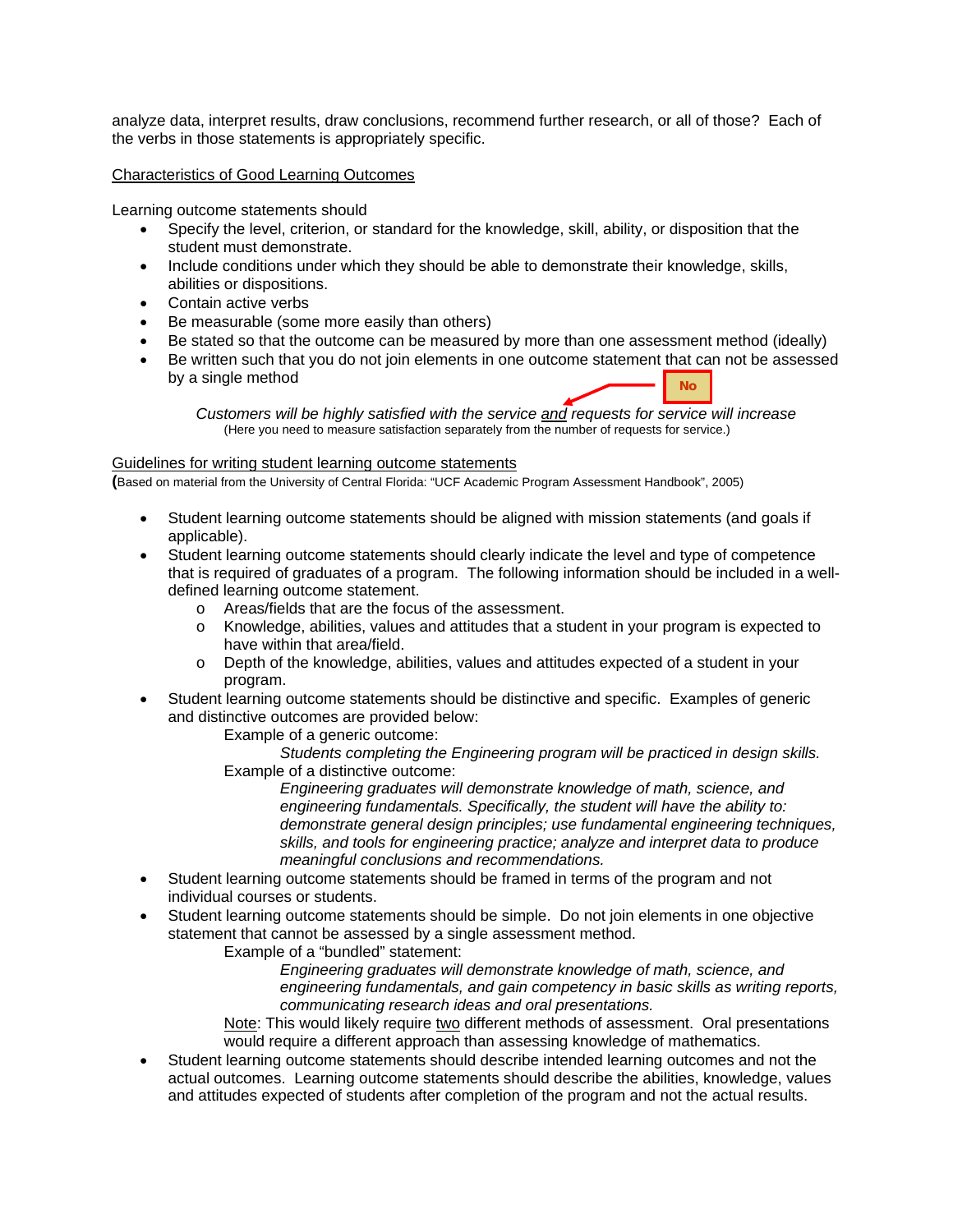• Student learning outcome statements should be stated such that the outcome can be measured by more than one assessment method. An outcome statement should not impose restrictions on the type or number of assessment methods that have to be used to evaluate the outcome. At least two measures should be identified for each learning outcome statement.

Example of an outcome statement that can only be measured by one specific assessment method:

*Students completing the Engineering program will score over 95% on a locallydeveloped examination.* 

Note: In this outcome statement only one measure can be used to evaluate the student's performance since this is what is specified in the statement.

Example of an outcome statement that can be measured by several assessment methods:

#### *Students completing the Engineering program will demonstrate competence and the ability to apply engineering principles.*

Note: Specific assessment methods have not been identified in the outcome statement and thus several measures can be used to evaluate the knowledge that the students have gained as a result of the program.

#### How do you fix an unclear outcome?

Many program brochures include learning outcomes which are unclear or represent elements of curriculum rather than some action the participants will demonstrate. Consider the example *"Participants will develop an appreciation of cultural diversity in the workplace."* 

If you ask a simple question ("**Can it be measured?**"), you see readily that this learning outcome has shortcomings. It is not measurable – one needs to know how a student will demonstrate that he/she "appreciates". If you modify this outcome statement by changing the action verb a useful statement will result:

*Participants will summarize in writing their feelings about cultural diversity in the workplace."*  Learners now have a much better idea of what is expected of them. What is the importance of action verbs? Since the learner's performance should be observable and measurable, the verb chosen for each outcome statement should be an action verb which results in overt behavior that can be observed and measured.

#### Examples

## A. Fine Arts

Broad: *Students will demonstrate knowledge of the history, literature and function of the theatre, including works from various periods and cultures.* 

More specific: *Students will be able to explain the theoretical bases of various dramatic genres and illustrate them with examples from plays of different eras.* 

Even more specific, specifying the conditions: *During the senior dramatic literature course, the students will be able to explain the theoretical bases of various dramatic genres and illustrate them with examples from plays of different eras.* 

#### B. Philosophy

Broad: *The student will be able to discuss philosophical questions.*

More specific: *The student is able to develop relevant examples and to express the significance of philosophical questions.* 

C. General Education

Broad: *Students will be able to think in an interdisciplinary manner.* 

More specific: *Asked to solve a problem in the student's field, the student will be able to draw from theories, principles, and/or knowledge from other disciplines to help solve the problem.* 

D. Business

Broad: *Students will understand how to use technology effectively.*  More specific: *Each student will be able to use word processing, spreadsheets, databases, and presentation graphics in preparing their final research project and report.*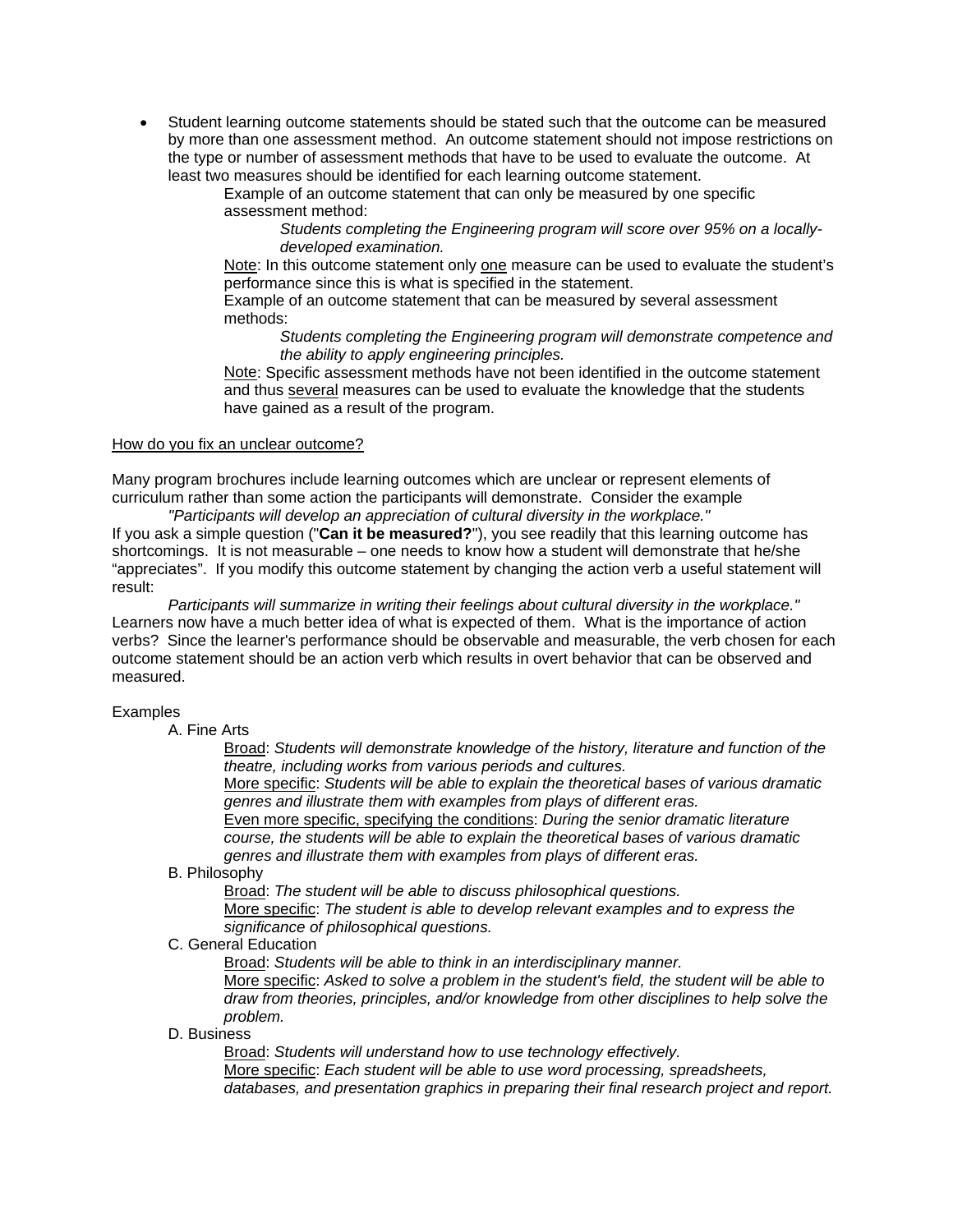# Practical Approaches to Developing Program Goals/Objectives/Outcomes

- From the many ... one
	- 1. Graphically display all courses the learning goals/outcomes specified in each course for the program.
	- 2. Identify common themes or elements across the courses.
	- 3. Given these common elements discuss with program faculty whether these are the most important elements to develop students' knowledge, skills, attitudes and dispositions – Are there some that should be added, deleted? Is there a balance? Is there a logical progression in the development of student competencies related to the major, general education, etc.? Is there coherence to the curriculum?
	- 4. Discuss how these relate to the existing program goals/learning outcomes and make refinements. Or, use this as a basis to create new program goals/learning objectives.
	- 5. Once a consensus is reached, then the discussion can move to methods to assess the program goals/learning outcomes.
- From the one...many
	- 1. Review current department/program goals/learning objectives, perhaps from a recent self-study document – Do they reflect the current mission and priorities of the institution? Is the linkage apparent? Do they reflect current professional standards in the field for undergraduate (graduate) courses offered? Are they broad or specific enough to encompass known learning goals/outcomes of the various courses offered? If answers are yes, move to the next step.
	- 2. Given the current program goal/learning outcomes discuss with faculty in the unit how these are specifically linked in their course level goals and learning outcomes. Graphically display their answers for each course.
	- 3. Examining the program curriculum as a whole Are there holes? Are there any program goals/learning objectives not addressed by any course or addressed very weakly?
- You might work through the following questions:
	- o What would the ideal graduate of our program look like (knowledge, skills, beliefs and values)?
	- o What experiences (assignments, papers, productions, internships, etc.) do students carry out through our program that would provide evidence of their achievements?
	- o What standards would we expect our students to achieve for those experiences?
	- o Can we express those experiences and standards in ways that would both guide our students in determining whether they have achieved what we want and provide us clear criteria for our assessments?
- Inventories:
	- o Review the syllabi for all of your courses to list what is taught in each course. Based upon the review, what appear to be the broad goals or the learning outcomes for the program? Create a spreadsheet that lists the broad goals or the learning outcomes in the left hand column, then list all the courses across the top row, and then note which courses address which goals. Sometimes, doing this curriculum mapping exercise reveals gaps in the program or unnecessary repetition of the same skills in many courses.
	- o List all the major assignments and tests in all your courses. Given the breadth and depth of all the courses, is the distribution of these assignments appropriate for addressing the learning outcomes you want from your program?
- Research:
	- o Contact colleagues from across the nation to learn what they are doing.
	- o Go online to find out what other departments are doing in your field.
	- o Note assessment sessions at your national conferences.
	- o If your discipline has teaching journals, review articles on assessment.
- Review:
	- o Catalog copy to determine whether you tell prospective majors what they should expect to learn by the time they graduate from your program.
	- o Other materials you have already produced: annual reports, program reviews, accreditation reports, recruiting materials.